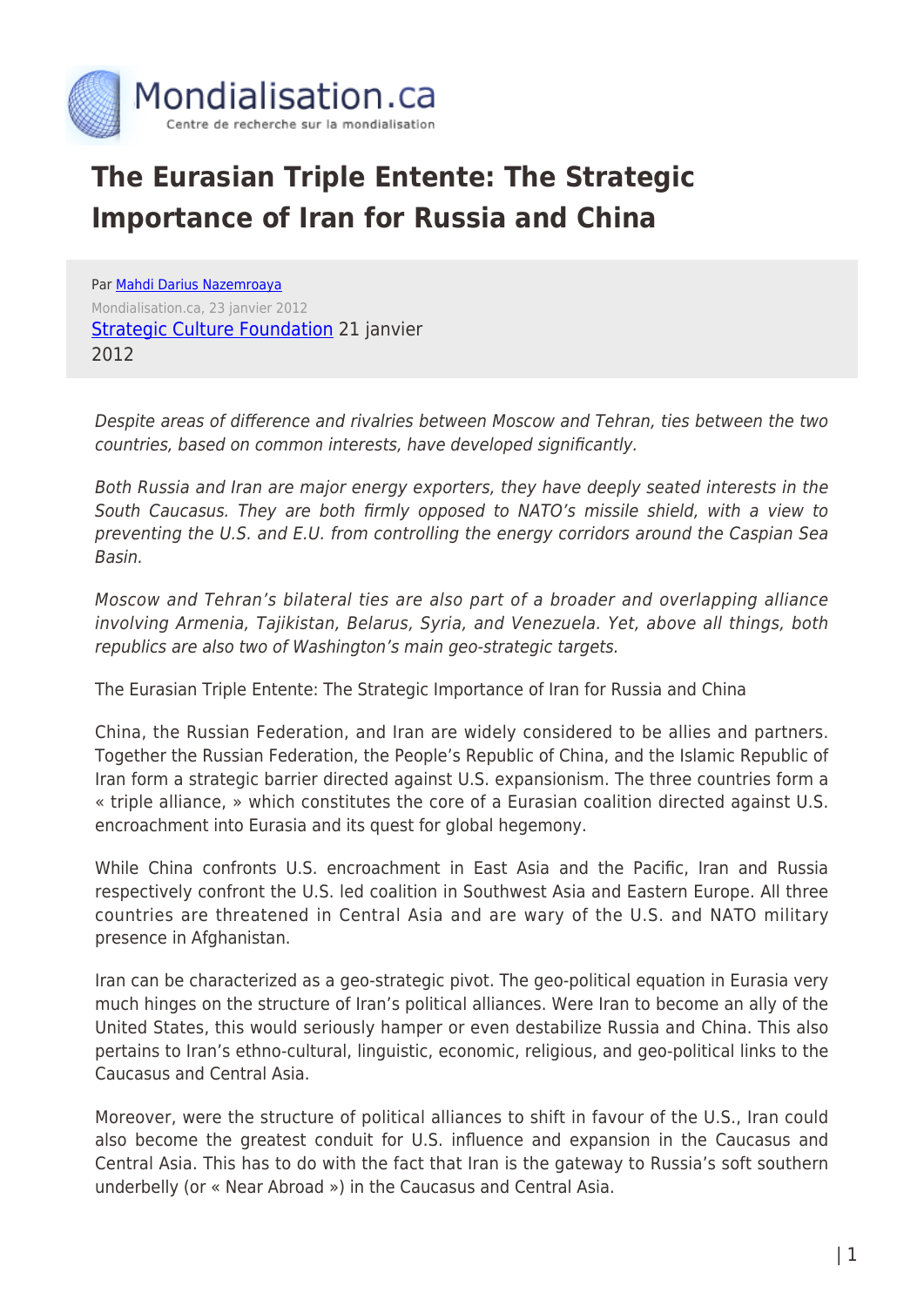In such a scenario, Russia as an energy corridor would be weakened as Washington would « unlock » Iran's potential as a primary energy corridor for the Caspian Sea Basin, implying de facto U.S. geopolitical control over Iranian pipeline routes. In this regard, part of Russia's success as an energy transit route has been due to U.S. efforts to weaken Iran by preventing energy from transiting through Iranian territory.

If Iran were to « change camps » and enter the U.S. sphere of influence, China's economy and national security would also be held hostage on two counts. Chinese energy security would be threatened directly because Iranian energy reserves would no longer be secure and would be subject to U.S. geo-political interests. Additionally, Central Asia could also reorient its orbit should Washington open a direct and enforced conduit from the open seas via Iran.

Thus, both Russia and China want a strategic alliance with Iran as a means of screening them from the geo-political encroachment of the United States. "Fortress Eurasia" would be left exposed without Iran. This is why neither Russia nor China could ever accept a war against Iran. Should Washington transform Iran into a client then Russia and China would be under threat.

Misreading the Support of China and Russia for U.N. Security Council Sanctions

There is a major misreading of past Russian and Chinese support of U.N. sanctions against Iran. Even though Beijing and Moscow allowed U.N. Security Council sanctions to be passed against their Iranian ally, they did it for strategic reasons, namely with a view to keeping Iran out of Washington's orbit.

In reality, the United States would much rather co-opt Tehran as a satellite or junior partner than take the unnecessary risk and gamble of an all-out war with the Iranians. What Russian and Chinese support for past sanctions did was to allow for the development of a wider rift between Tehran and Washington. In this regard, realpolitik is at work. As American-Iranian tensions broaden, Iranian relations with Russia and China become closer and Iran becomes more and more entrenched in its relationship with Moscow and Beijing.

Russia and China, however, would never support crippling sanctions or any form of economic embargo that would threaten Iranian national security. This is why both China and Russia have refused to be coerced by Washington into joining its new 2012 unilateral sanctions. The Russians have also warned the European Union to stop being Washington's pawns, because they are hurting themselves by playing along with the schemes of the United States. In this regard Russia commented on the impractical and virtually unworkable E.U. plans for an oil embargo against Iran. Tehran has also made similar warnings and has dismissed the E.U. oil embargo as a psychological tactic that is bound to fail.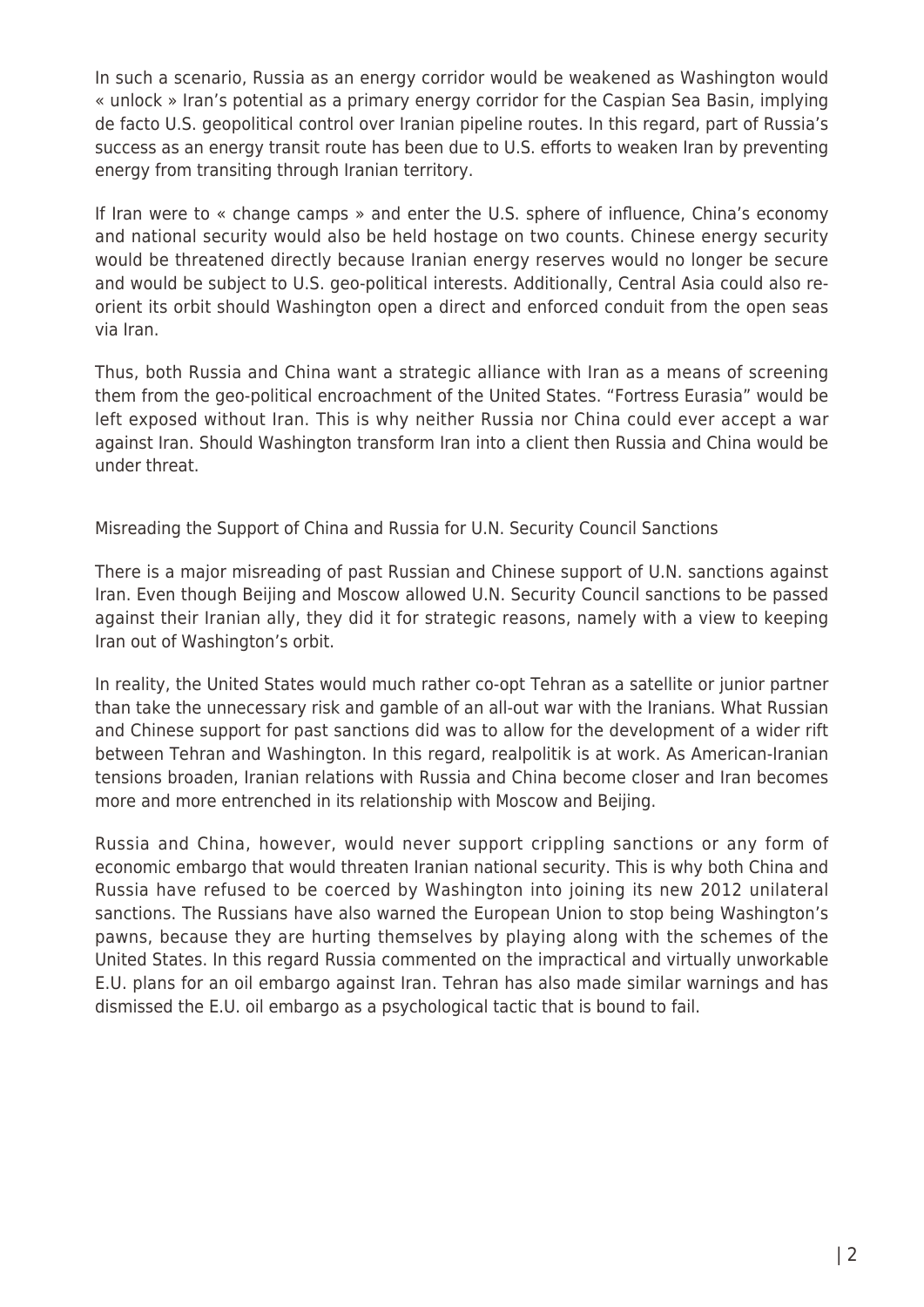

Above photo: President Mahmoud Ahmadinejad of Iran and President Dmitry A. Medvedev of Russia during a bilateral meeting in Dushabe, Tajikistan.

The bilateral Iranian-Russian meeting was held on the sidelines of a Shanghai Cooperation Organization summit on August 28, 2008.

Second above photo: Iranian Foreign Minister Ali Akbar Salehi and Russian Foreign Minister Sergey V. Lavrov together in Moscow discussing Russia's step-by-step nuclear proposal.

Russo-Iranian Security Cooperation and Strategic Coordination

In August 2011, the head of the Supreme National Security Council of Iran, Secretary-General Saaed (Said) Jalili, and the head of the National Security Council of the Russian Federation, Secretary Nikolai Platonovich Patrushev met in Tehran to discuss the Iranian nuclear energy program as well as bilateral cooperation. Russia wanted to help Iran rebuff the new wave of accusations by Washington directed against Iran. Soon after Patrushev and his Russian team arrived in Tehran, the Iranian Foreign Minister, Ali Akbar Salehi, flew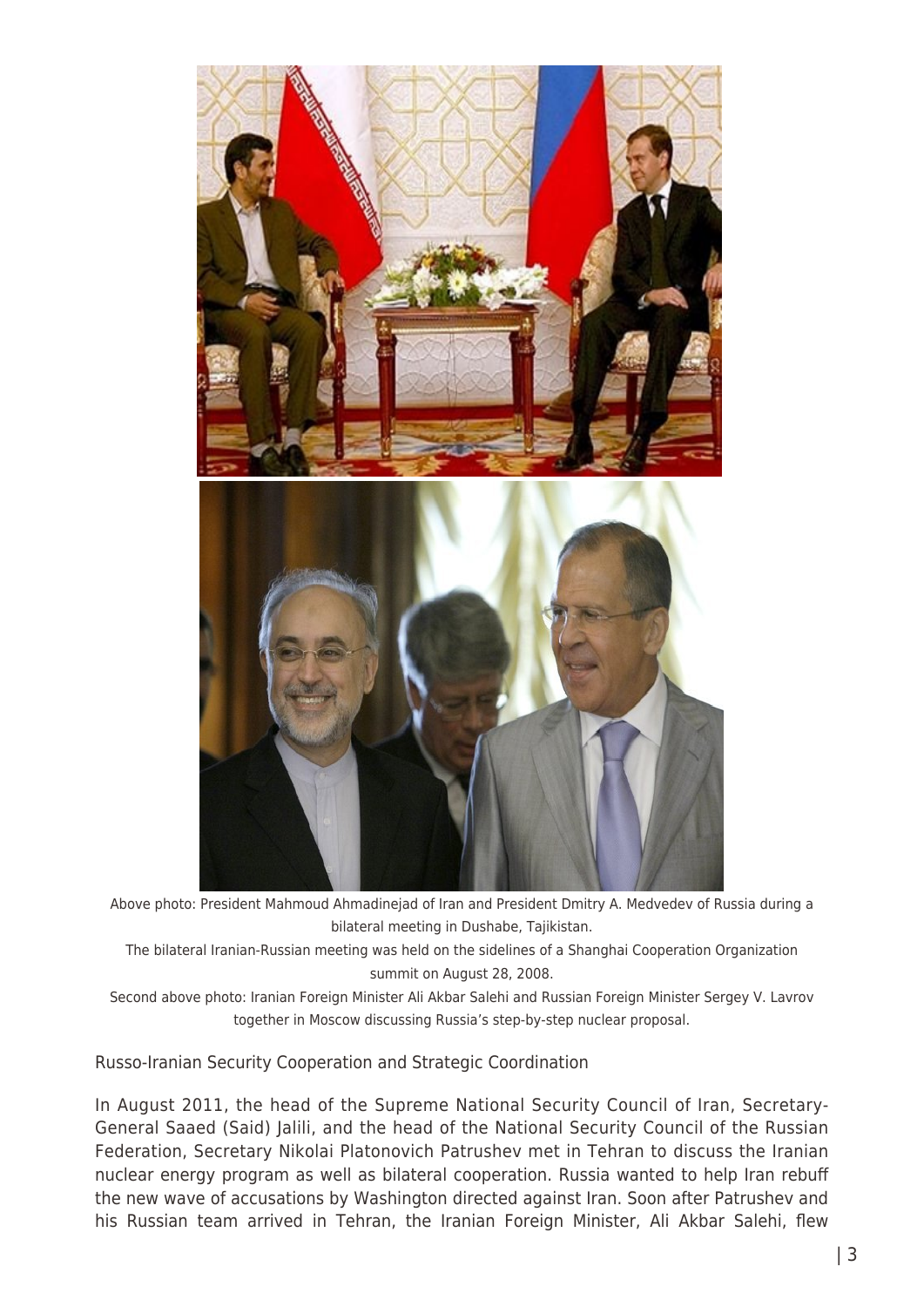to Moscow.

Both Jalili and Patrushev met again in September 2011, but this time in Russia. Jalili went to Moscow first and then crossed the Urals to the Russian city of Yekaterinburg.

The Iran-Russia Yekaterinburg meeting took place on the sidelines of an international security summit. Moreover, at this venue, it was announced that the highest bodies of national security in Moscow and Tehran would henceforth coordinate by holding regular meetings. A protocol between the two countries was was signed at Yekaterinburg.

During this important gathering, both Jalili and Patrushev held meetings with their Chinese counterpart, Meng Jianzhu. As a result of these meetings, a similar process of bilateral consultation between the national security councils of Iran and China was established. Moreover, the parties also discussed the formation of a supranational security council within the Shanghai Cooperation Council to confront threats directed against Beijing, Tehran, Moscow and their Eurasian allies.

Also in September 2011, Dmitry Rogozin, the Russian envoy to NATO, announced that he would be visiting Tehran in the near future to discuss the NATO missile shield project, which both the Moscow and Tehran oppose.

Reports claiming that Russia, Iran, and China were planning on creating a joint missile shield started to surface. Rogozin, who had warned in August 2011 that Syria and Yemen would be attacked as « stepping stones » in the broader confrontation directed against Tehran, responded by publicly refuting the reports pertaining to the establishment of a joint Sino-Russo-Iranian missile shield project.

The following month, in October 2011, Russia and Iran announced that they would be expanding ties in all fields. Soon after, in November 2011, Iran and Russia signed a strategic cooperation and partnership agreement between their highest security bodies covering economics, politics, security, and intelligence. This was a long anticipated document on which both Russia and Iran had been working on. The agreement was signed in Moscow by the Deputy Secretary-General of the Supreme Security Council of Iran, Ali Bagheri (Baqeri), and the Under-Secretary of the National Security Council of Russia, Yevgeny Lukyanov.

In November 2011, the head of the Committee for International Affairs in the Russian Duma, Konstantin Kosachev, also announced that Russia must do everything it can to prevent an attack on neighbouring Iran. At the end of November 2011 it was announced that Dmitry Rogozin would definitely visit both Tehran and Beijing in 2012, together with a team of Russian officials to hold strategic discussions on collective strategies against common threats.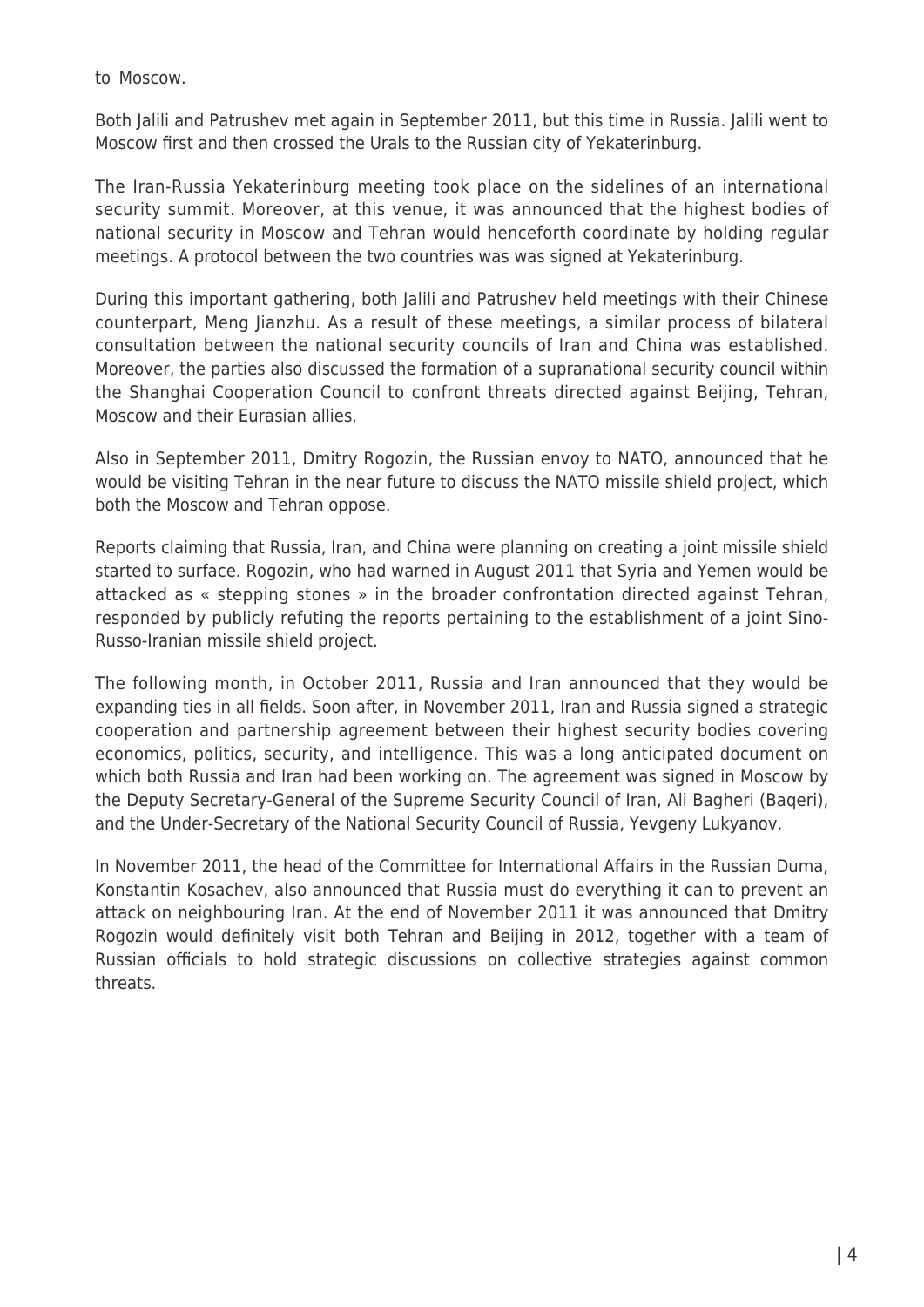

Above photo and second above photo: Secretary-General Jalili and Secretary Patrushev in Tehran, Iran holding Iranian-Russian national security talks during August 2011.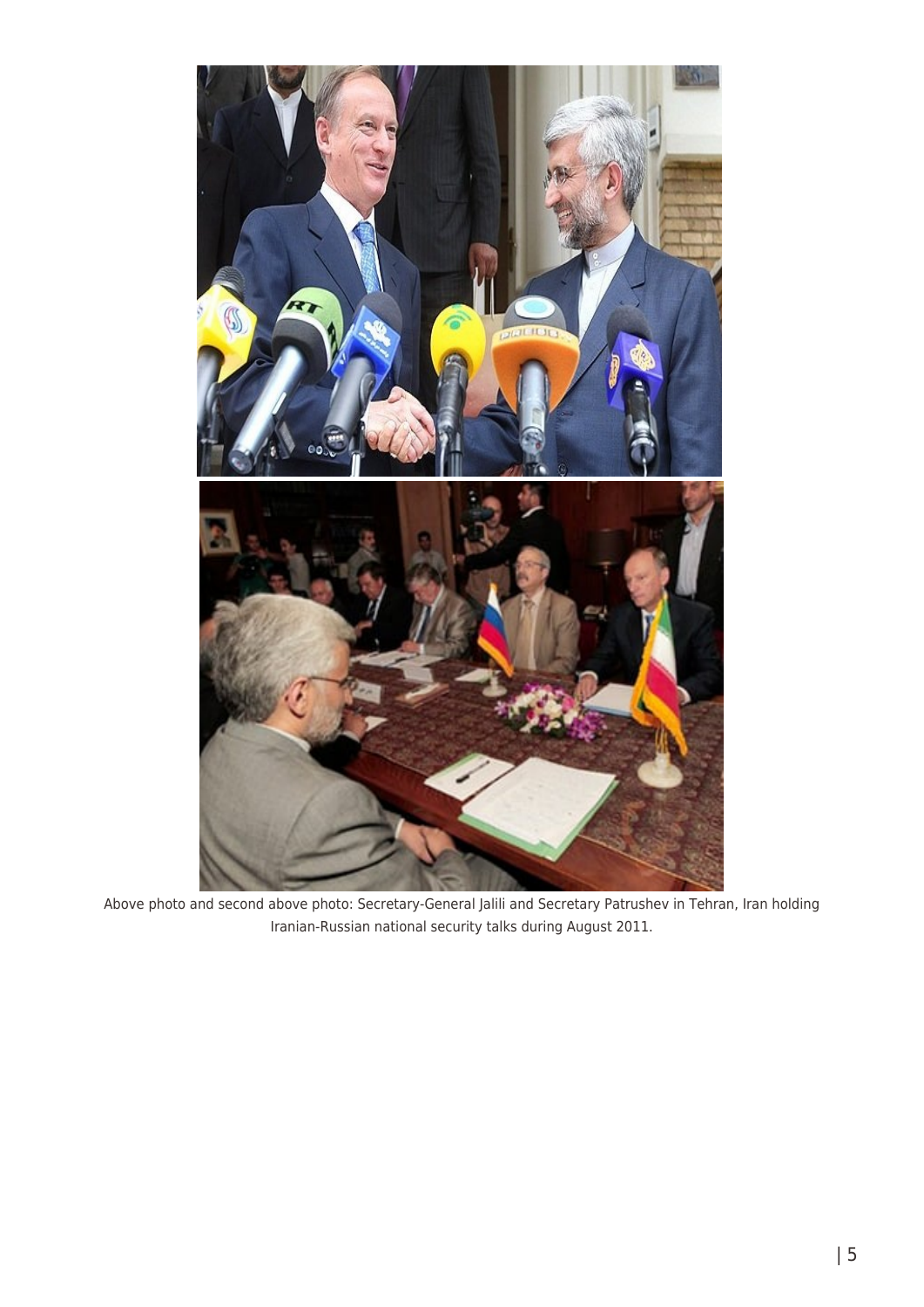

Above photo: Deputy Secretary-General Ali Bagheri at a press conference in Moscow, Russia after signing a security pact with Russian officials.

Second above photo: Konstantin Kosachev, the Chairperson of the Committee for International Affairs in the Russian Duma.

Russian National Security and Iranian National Security are Attached

On January 12, 2012, Nikolai Patrushev told Interfax he feared that a major war was imminent and that Tel Aviv was pushing the U.S. to attack Iran. He dismissed the claims that Iran was secretly manufacturing nuclear weapons and said that for years the world had continuously heard that Iran would have an atomic bomb by next week ad nauseum. His comments were followed by a dire warning from Dmitry Rogozin.

On January 13, 2012, Rogozin, who had been appointed deputy prime minister, declared that any attempted military intervention against Iran would be a threat to Russia's national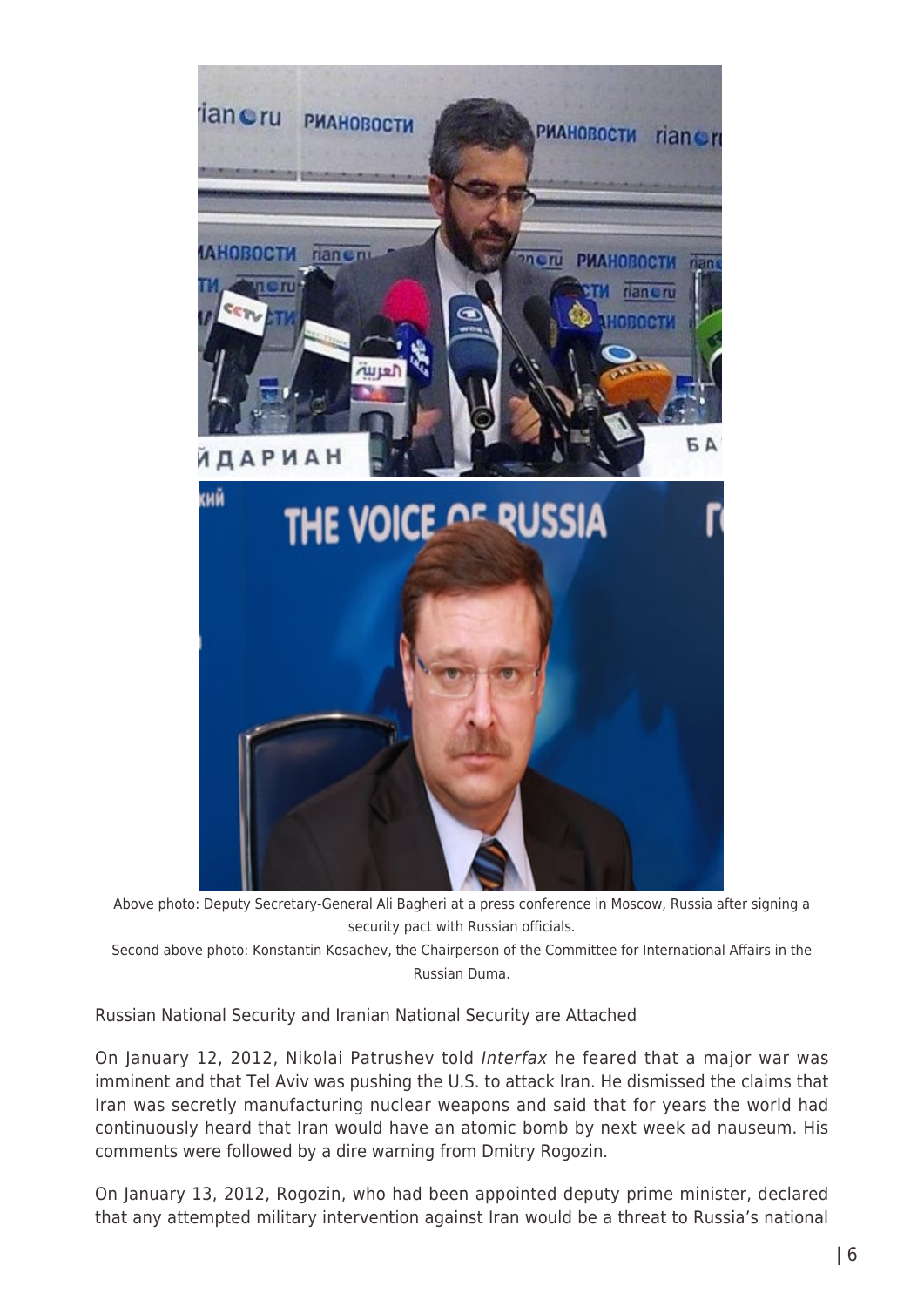security. In other words, an attack on Tehran is an attack on Moscow. In 2007, Vladimir Putin essentially mentioned the same thing when he was in Tehran for a Caspian Sea summit, which resulted in George W. Bush Jr. warning that World War III could erupt over Iran. Rogozin's statement is merely a declaration of what has been the position of Russia all along: should Iran fall, Russia would be in danger.

Iran is a target of U.S. hostility not just for its vast energy reserves and natural resources, but because of major geo-strategic considerations that make it a strategic springboard against Russia and China. The roads to Moscow and Beijing also go through Tehran, just as the road to Tehran goes through Damascus, Baghdad, and Beirut. Nor does the U.S. want to merely control Iranian oil and natural gas for consumption or economic reasons. Washington wants to put a muzzle around China by controlling Chinese energy security and wants Iranian energy exports to be traded in U.S. dollars to insure the continued use of the U.S. dollar in international transactions.

Moreover, Iran has been making agreements with several trade partners, including China and India, whereby business transactions will not be conducted in euros or U.S. dollars. In January 2012, both Russia and Iran replaced the U.S. dollar with their national currencies, respectively the Russian rouble and the Iranian rial, in their bilateral trade. This was an economic and financial blow to the United States.



Left photo: Vladimir V. Putin and Mahmoud Ahmadinejad holding talks in Tehran, Iran on the sidelines of a summit of Caspian Sea nations in October 2007.

Right photo: Dmitry O. Rogozin, the departing representative of Russia at NATO Headquarters in Brussels,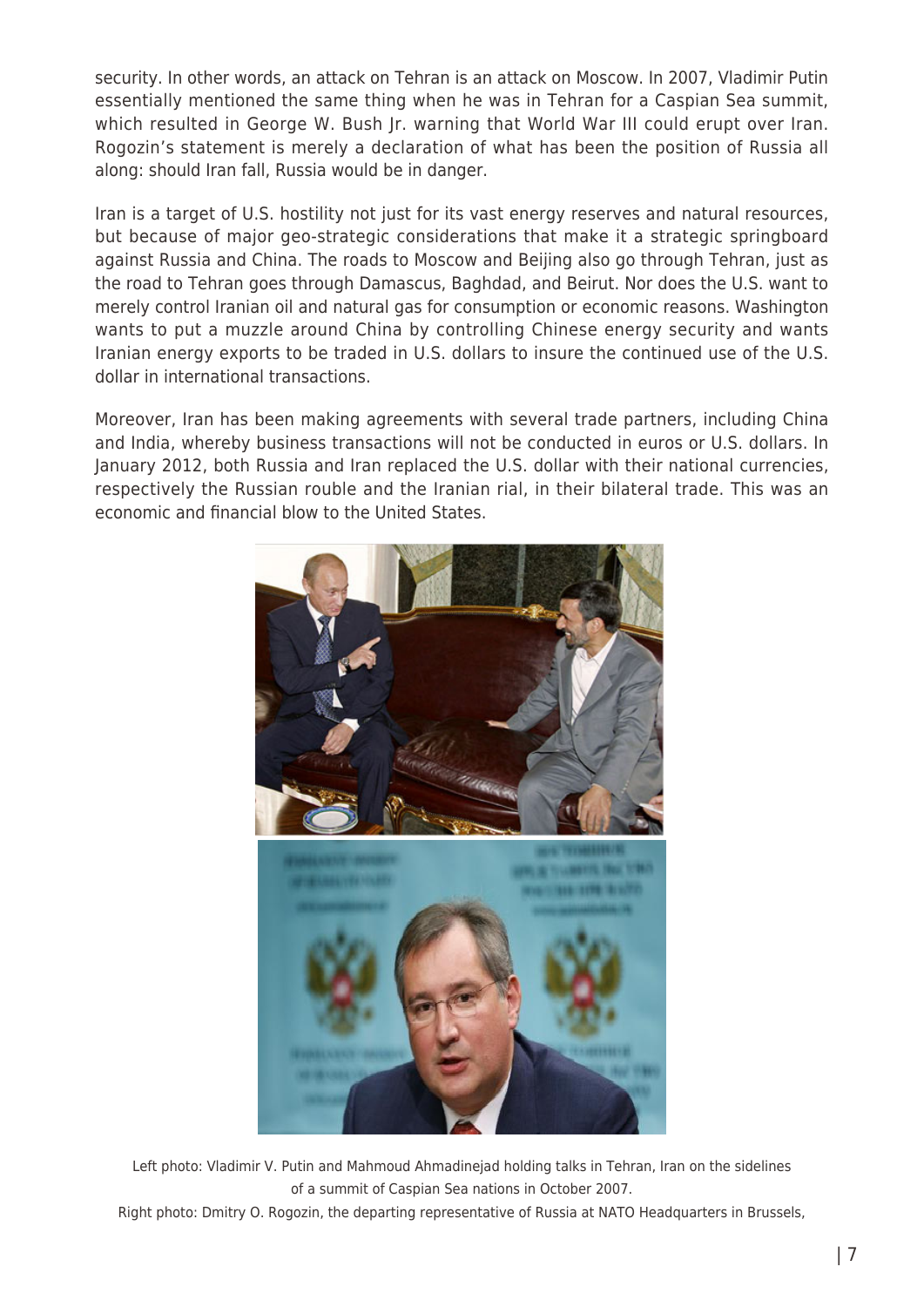Syria and the National Security Concerns of Iran and Russia

Russia and China with Iran are all staunchly supporting Syria. The diplomatic and economic siege against Syria is tied to the geo-political stakes to control Eurasia. The instability in Syria is tied to the objective of combating Iran and ultimately turning it into a U.S. partner against Russia and China.

The cancelled or delayed deployment of thousands of U.S. troops to Israel for « Austere Challenge 2012 » was tied to ratcheting up the pressure against Syria. On the basis of a Voice of Russia report, segments of the Russian media erroneously reported that « Austere Challenge 2012 » was going to be held in the Persian Gulf, which was mistakenly picked up by news outlets in other parts of the world. This helped highlight the Iranian link at the expense of the Syrian and Lebanese links. The deployment of U.S. troops was aimed predominately at Syria as a means of isolating and combating Iran. The « cancelled » or « delayed » Israeli-U.S. missile exercises most probably envisaged preparations for missile and rocket attacks not only from Iran, but also from Syria, Lebanon, and the Palestinian Territories.

Aside from its naval ports in Syria, Russia does not want to see Syria used to re-route the energy corridors in the Caspian Basin and the Mediterranean Basin. If Syria were to fall, these routes would be re-synchronized to reflect a new geo-political reality. At the expense of Iran, energy from the Persian Gulf could also be re-routed to the Mediterranean through both Lebanon and Syria.

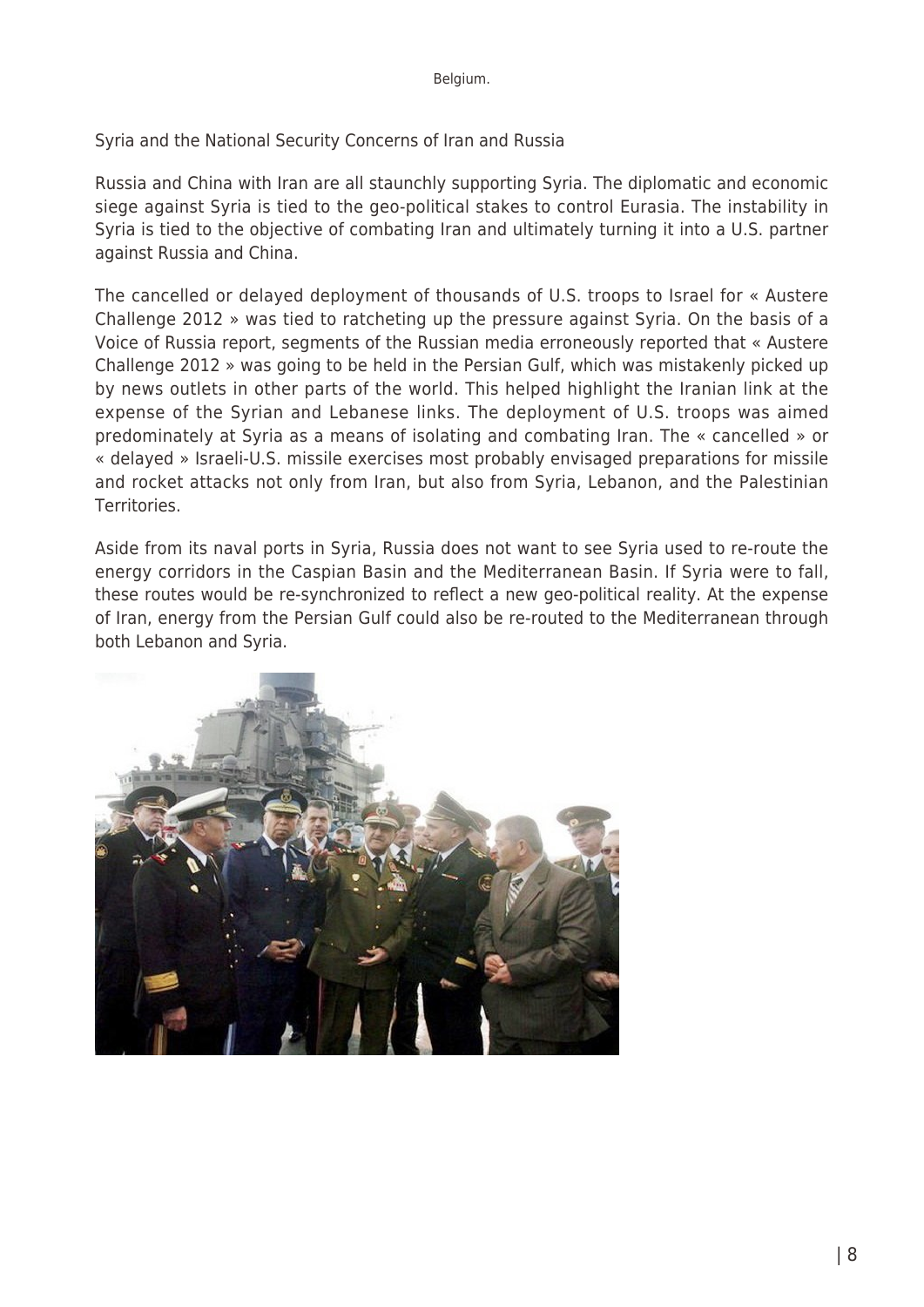

First photo above: Syrian Defence Minister Dawoud (David) Rajha visiting the docked Russian aircraft carrier Admiral Kuznetsov in the Syrian port of Tartus on January 8, 2012. Above photo: Syrian allies, Secretary-General Hassan Nasrallah of Hezbollah and Mahmoud Ahmadinejad of Iran, join President Bashar Al-Assad for a summit in Damascus, Syria on February 25, 2010.

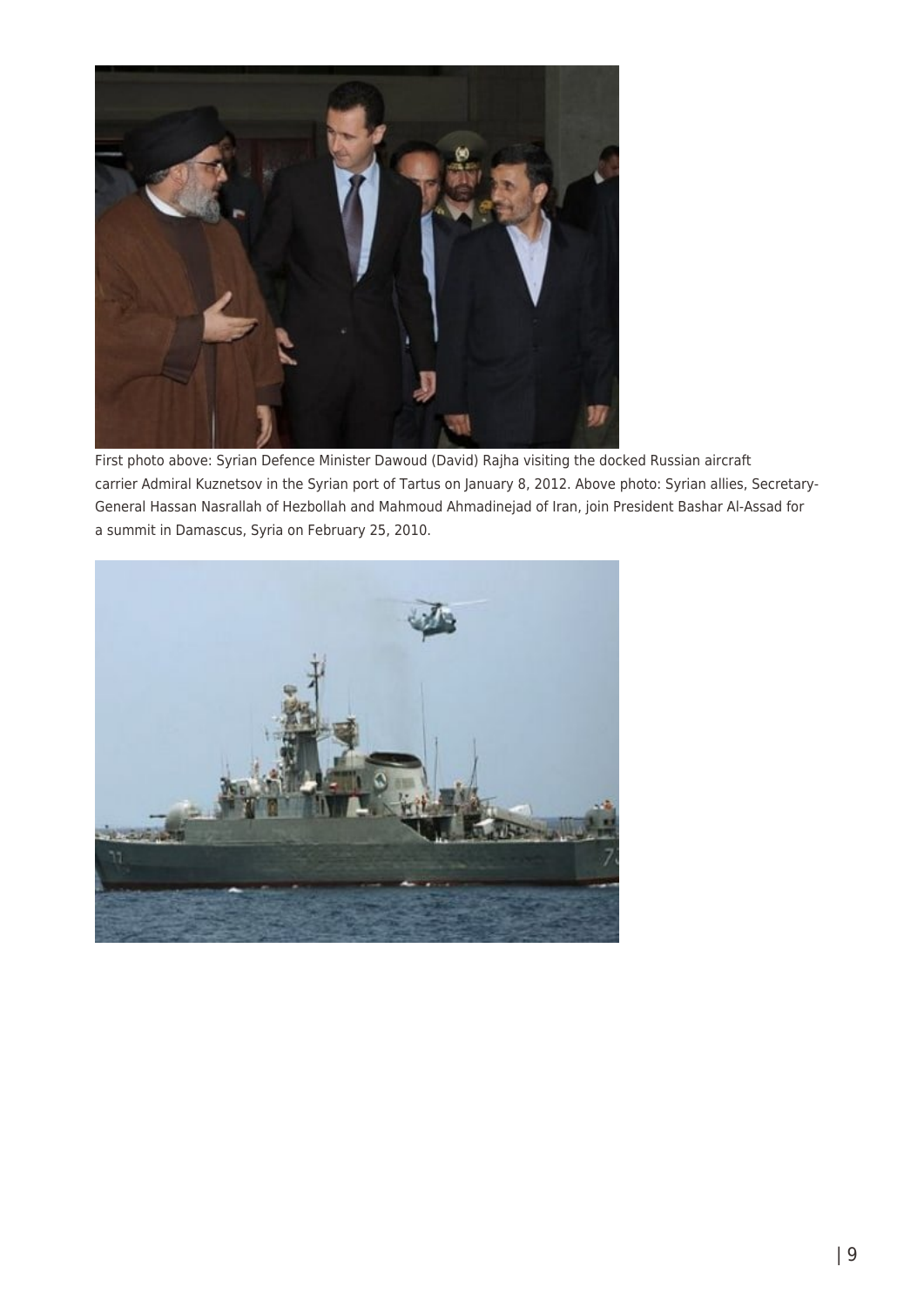

Above photo: The Alvand, one of the two Iranian warships that visited the Syrian port of Lattakia during February 2011.

 Second above photo: Rear-Admirial Habibollah Sayyari holding a press conference on February 28, 2001 at the Iranian Embassy in Syria about the Iranian naval presence off Syria's Mediterranean coast.

This article was originally published by the Strategic Culture Foundation on January 21, 2012.

Related Articles by Mahdi Darius Nazemroaya

[Obama's Secret Letter to Tehran: Is the War against Iran On Hold? « The Road to Tehran](http://www.globalresearch.ca/index.php?context=va&aid=28736) [Goes through Damascus »](http://www.globalresearch.ca/index.php?context=va&aid=28736)

– by Mahdi Darius Nazemroaya – 2012-01-20

To Tehran, Obama's gestures in his Hormuz letter are meaningless, because his actions have always contradicted his words.

[The Geo-Politics of the Strait of Hormuz: Could the U.S. Navy be defeated by Iran in the](http://www.globalresearch.ca/index.php?context=va&aid=28516) [Persian Gulf?](http://www.globalresearch.ca/index.php?context=va&aid=28516)

– by Mahdi Darius Nazemroaya – 2012-01-08

The Pentagon's own war simulations show that a war in the Persian Gulf with Iran would spell disaster for the U.S. Navy.

[The American-Iranian Cold War in the Middle East and the Threat of A Broader War](http://www.globalresearch.ca/index.php?context=va&aid=28439) – by Mahdi Darius Nazemroaya – 2012-01-01

A Cold War between Tehran and Washington has been raging across the Middle East from Lebanon to Iraq and the Persian Gulf with the use of spies, drones, assassinations, and perception campaigns.

[The March to War: Iran and the Strategic Encirclement of Syria and Lebanon](http://www.globalresearch.ca/index.php?context=va&aid=28018) – by Mahdi Darius Nazemroaya – 2011-12-24

Since 2001, Washington and NATO have started the process of cordoning off Lebanon and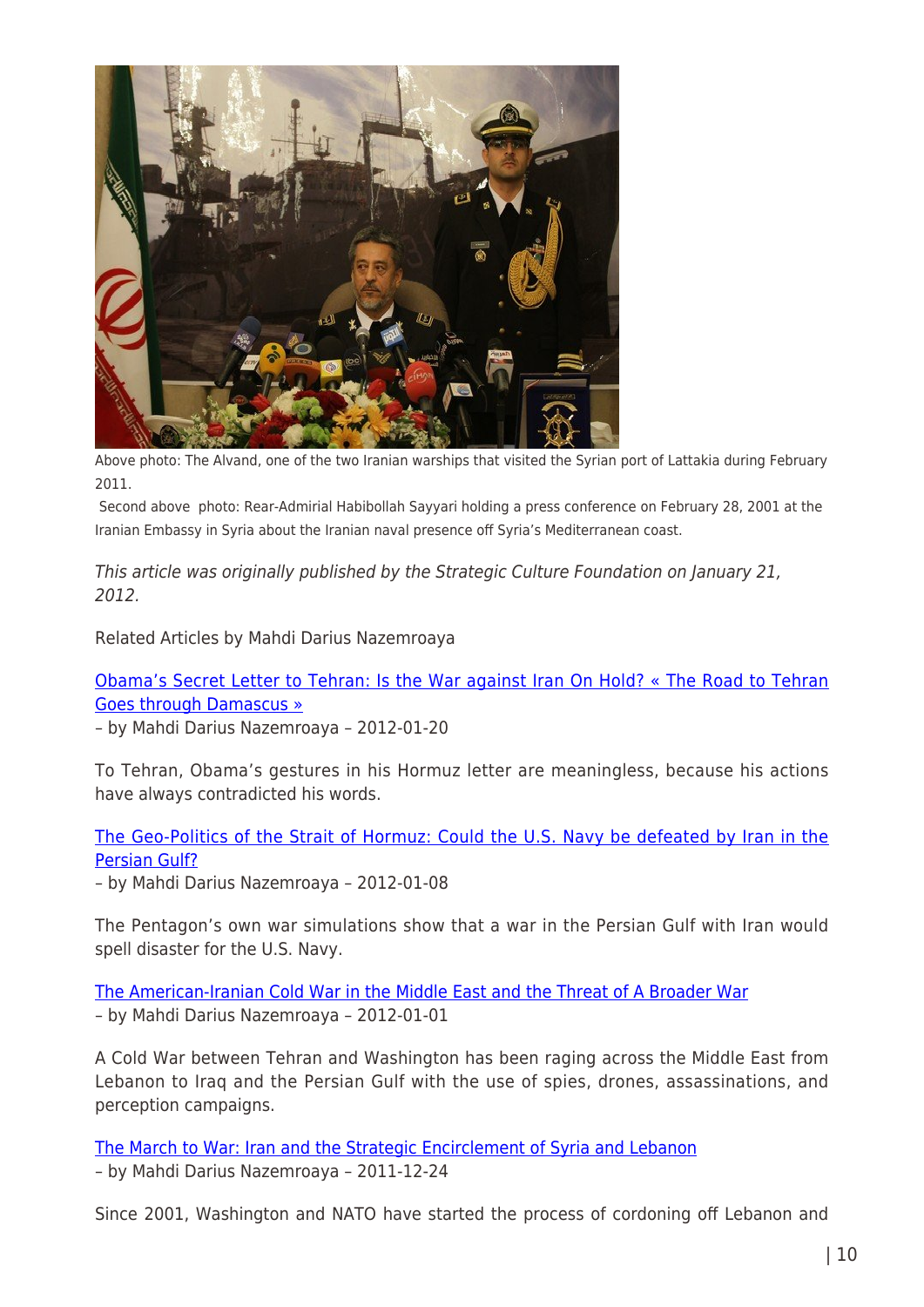Syria. This initiative was supported by Israel with a view to weakening Syria and curtailing Iranian power and influence in the Middle East.

[America's Next War Theater: Syria and Lebanon?](http://www.globalresearch.ca/index.php?context=va&aid=25000)

Washington's War against the Resistance Bloc – by Mahdi Darius Nazemroaya – 2011-06-10

Washington has announced that it has the right to violate the national boundaries of countries which harbor terrorists as well as send troops to these countries…

[The Secret Wars of the Saudi-Israeli Alliance](http://www.globalresearch.ca/index.php?context=va&aid=24744) – by Mahdi Darius Nazemroaya – 2011-05-28

This secret Israeli-Saudi alliance acts to destabilize Southwest Asia and North Africa on behalf of the Pentagon and NATO.

Mahdi Darius Nazemroaya is a Sociologist and award-winning author. He is a Research Associate at the Centre for Research on Globalization (CRG), Montreal. He specializes on the Middle East and Central Asia. He has been a contributor and guest discussing the broader Middle East on numerous international programs and networks such as Al Jazeera, Press TV and Russia Today. His writings have been published in more than ten languages. He also writes for the Strategic Culture Foundation (SCF), Moscow.

La source originale de cet article est **[Strategic Culture Foundation](http://www.strategic-culture.org/news/2012/01/22/eurasian-triple-entente-touch-iran-war-hear-russia-china.html)** Copyright © [Mahdi Darius Nazemroaya](https://www.mondialisation.ca/author/mahdi-darius-nazemroaya), [Strategic Culture Foundation](http://www.strategic-culture.org/news/2012/01/22/eurasian-triple-entente-touch-iran-war-hear-russia-china.html), 2012

| Articles Par : Mahdi Darius<br><u>Nazemroaya</u> | A propos:                                                                                                                                                                                                                                                                                                                                                                                                                                                                                                                                                                               |
|--------------------------------------------------|-----------------------------------------------------------------------------------------------------------------------------------------------------------------------------------------------------------------------------------------------------------------------------------------------------------------------------------------------------------------------------------------------------------------------------------------------------------------------------------------------------------------------------------------------------------------------------------------|
|                                                  | An award-winning author and geopolitical analyst,<br>Mahdi Darius Nazemroaya is the author of The<br>Globalization of NATO (Clarity Press) and a<br>forthcoming book The War on Libya and the Re-<br>Colonization of Africa. He has also contributed to<br>several other books ranging from cultural critique to<br>international relations. He is a Sociologist and<br>Research Associate at the Centre for Research on<br>Globalization (CRG), a contributor at the Strategic<br>Culture Foundation (SCF), Moscow, and a member of<br>the Scientific Committee of Geopolitica, Italy. |

**Avis de non-responsabilité** : Les opinions exprimées dans cet article n'engagent que le ou les auteurs. Le Centre de recherche sur la mondialisation se dégage de toute responsabilité concernant le contenu de cet article et ne sera pas tenu responsable pour des erreurs ou informations incorrectes ou inexactes.

Le Centre de recherche sur la mondialisation (CRM) accorde la permission de reproduire la version intégrale ou des extraits d'articles du site **Mondialisation.ca** sur des sites de médias alternatifs. La source de l'article, l'adresse url ainsi qu'un hyperlien